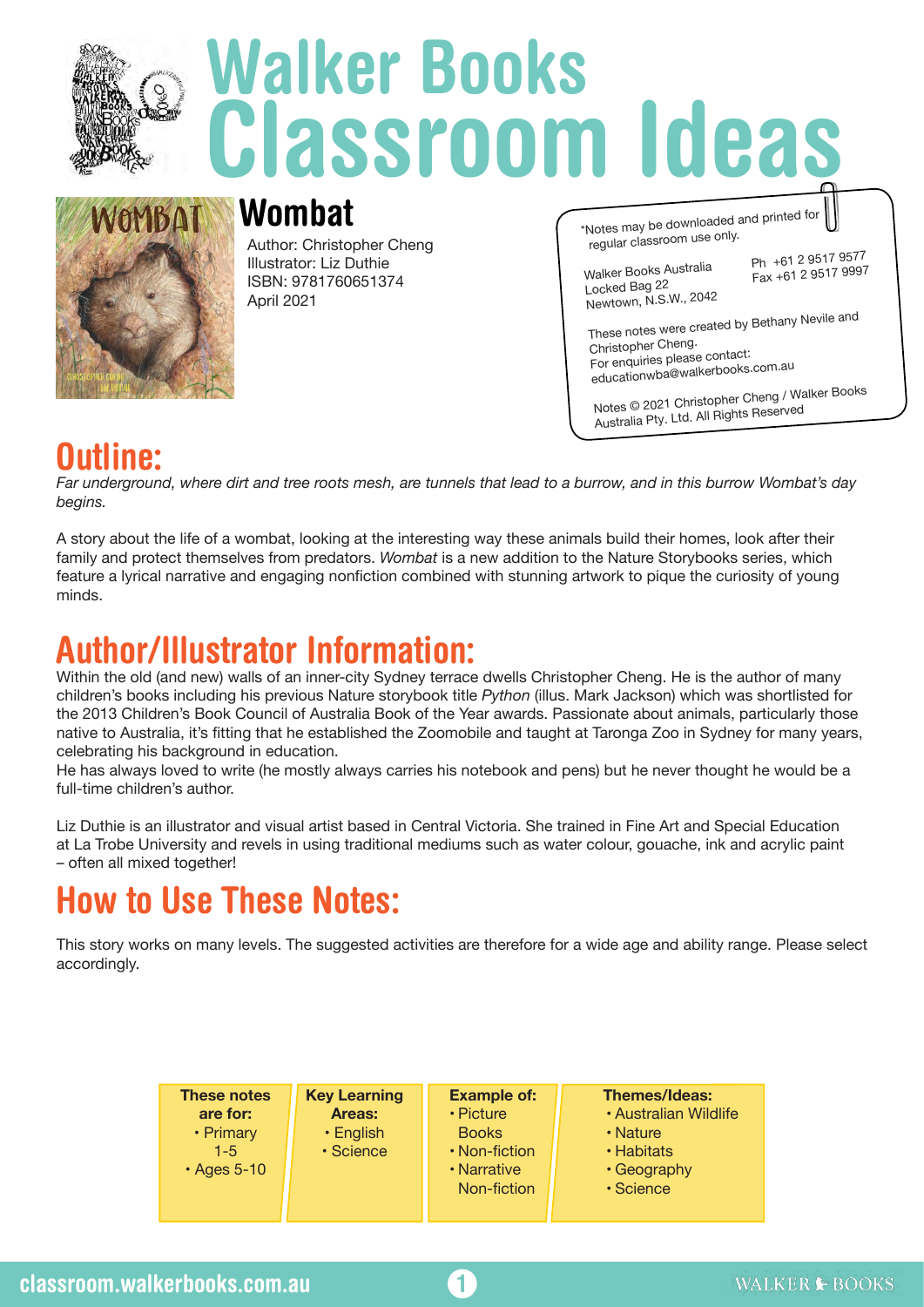

### **Discussion Questions and Activities:**

#### **Before Reading**

View the cover and title of the book. Identify the following:

- The title
- The author
- The illustrator
- The publisher
- The blurb.

Look at the front cover and read the blurb on the back. Try to predict some of the events that might happen in the story.

As a class, brainstorm what you know about wombats then use this information to create a mind-map. Use subheadings to help organise the information.

Write down 5 adjectives you would use to describe wombats. Come up with a list of questions about wombats. Look for the answers to these as you read the book, then use any unanswered questions to guide further research.

#### **Exploring the Text**

Revisit the list of adjectives you wrote to describe wombats. Cross off any which you think no longer apply and add 3 new words.

Is *Wombat* an imaginative, informative or persuasive text? Is it page: a combination of more than one of these types of texts? How can you tell? Who do you think the book was created for? If you were a librarian, what section of the library would you put the book in?

The text in this book is presented in two styles. Identify the formats. Why do you think the book is designed this way? Read the book using each format separately and then discuss how the different formats change the purpose and alter the perception of *Wombat*. Which writing style do you prefer: the descriptive storytelling style or the informative factual style? In what types of texts would each of these writing styles usually be used? For example: novels, short stories, newspaper articles and reference books.

Consider the spreads on pages 8-9 and 10-11. What techniques have the author and illustrator used to express Wombat's burrowing movements?

Choose a spread and write a short paragraph about how you think Wombat is feeling and why, using the text and illustrations to support your opinion.

What threats does Wombat face in the book, and how does she respond? Research other threats to wombats, and discuss ways your class could help protect them.

Reread pages 19 to 23, when Dingo is hunting Wombat. What strategies have the author and illustrator used to build tension and suspense?

*Wombat* includes an index at the back of the book. What is the purpose of an index? How do you use it? In what kind of books would you normally find an index? Using the index as a starting point, collect any other words from the book that you don't know the meaning of and create a wombat dictionary. You can also collect words and phrases from any further research to add to your dictionary. Illustrate some of the entries to help further explain their meaning.

Compare *Wombat* to a fiction picture book. How is the language different in each? Why have the authors of these texts chosen this language?

#### **Exploring the Illustrations**

Look at the colours the illustrator, Liz Duthie, has used in *Wombat*. Why do you think she chose to use these colours? Do they accurately represent the environment that wombats live in?

What other Australian animals can you spot in the art of *Wombat*?

Discuss how the illustrator has used the following on each

- Colour
- Line
- Positioning/Layout
- Framing Angle
- Gaze

#### **Further Activities**

Return to the mind-map you created before reading the book. Cross out or edit any incorrect information then add in anything new that you've learnt.

What do wombats eat? Use the text and illustrations for clues, and check your answers in the "Information About Wombats" note at the back of the book. Add to your list as you do further research.

Research more about wombats on the internet, using the list of questions you came up with before reading the book as a guide. Create a multimedia presentation and present it to the class.

Make a list of websites which are useful for learning about wombats. Make sure you consider whether the information each site provides is reliable, who wrote or manages it and how up-to-date it is.

In what areas might you find wombats? Shade a map of Australia to indicate where wombats live.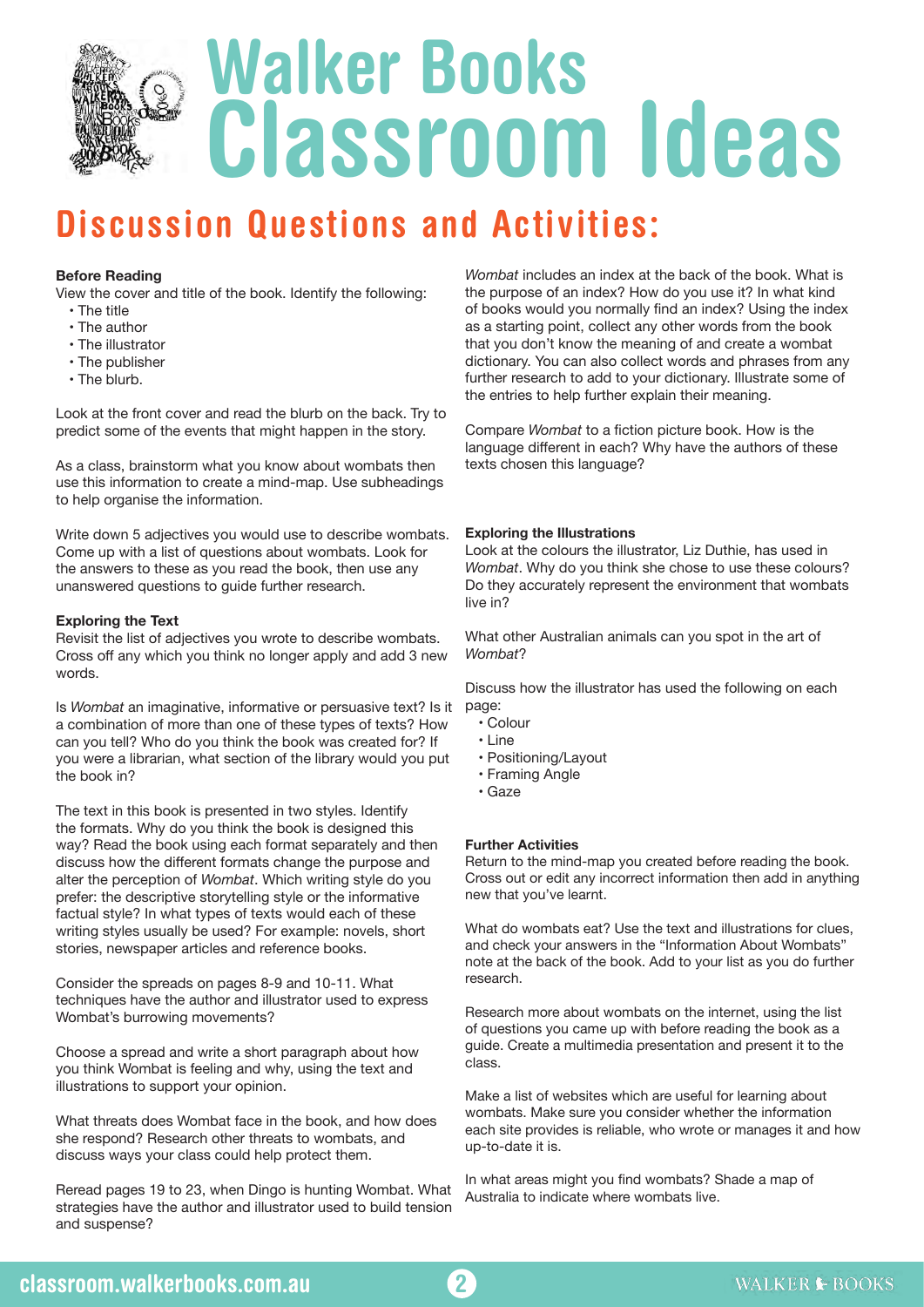

### **Discussion Questions and Activities:**

Wombats use burrows for different purposes. What are they? Are there 'burrows' that you use in your house?

Wombats are marsupials. Create a multimedia presentation of other marsupials with names and images.

Create a matching puzzle using the names and images, and test the puzzle with your classmates.

Throughout the book Wombat displays many actions., eg: lying in the sun, digging a burrow etc. Identify all the actions displayed in *Wombat*, then have the whole group take part in a class activity. Call out an action, and all the students pretend to be wombats and perform each action!

Using *Wombat* as a guide, create a timeline of a typical wombat day. In small groups, students could present their timeline as a multimedia presentation, or role play a typical wombat day.

What impact have humans had on wombats over the past few years? Investigate ways humans help injured wombats, and compile a list of organisations that support them. Choose one of these organisations, and write a letter of encouragement to them.

Create a poster showing how to care for injured wombats.

Most animals have a common name and a scientific name. The wombat portrayed in this book is a Common Wombat. What is the scientific name for this animal?

Investigate other species of living wombats. Find out their common and scientific names, and compare and contrast how they're similar or different to a Common Wombat. Draw a picture of a wombat and label its main parts. Also write a brief description of what each part is for.

What other wombats do you know from books, television or movies? Write a paragraph comparing a fictional wombat to what you know from *Wombat* and your research.

In small groups, create a diorama in a cardboard box to represent the wombat's habitat. Try to incorporate materials from the natural environment into your display. Write a book review of *Wombat* stating what you liked and disliked about it, who you think would enjoy it the most and whether you think the information provided is credible. Use persuasive language to make the reader understand your opinion.

Do you think a wombat is a good animal for a pet? Why or why not? Hold a class discussion.

Wombats are nocturnal, which means they're most active at night. What effect does this have on their day to day life? What other animals do you know that are nocturnal?

Find the dedication. Why do you think authors and illustrators do this? Who might the people in the dedication be? If you were writing a book, who would you dedicate it to?

Compare *Wombat* with another book from the "Nature Storybooks" series. How are they similar and different?

Create a soundscape for the book using either recorded sounds found online, or sounds that you create yourself. Choose sounds that capture the mood of the story.

Create a new front cover for the book using a different illustration style. You may like to look at other books in the "Nature Storybooks" series for inspiration, including *Python*, also by Christopher Cheng.

Choose an animal/subject to research then write your own story about it, in the style of the "Nature Storybooks" series.

#### **Other Great Titles From Walker Books**



Christopher Cheng Mark Jackson 9781921529603 HB 9781742032351 PB Classroom ideas available



**Kookaburra** Claire Saxby Tannya Harricks 9781760651060 HB Classroom ideas available



**Desert Lake**  Pamela Freeman Liz Anelli 9781921529436 HB 9781760650384 PB Classroom ideas available



**Searching for Cicadas**  Lesley Gibbes Judy Watson 9781922244420 HB Classroom ideas available

### **classroom.walkerbooks.com.au**



#### **WALKER ▶ BOOKS**